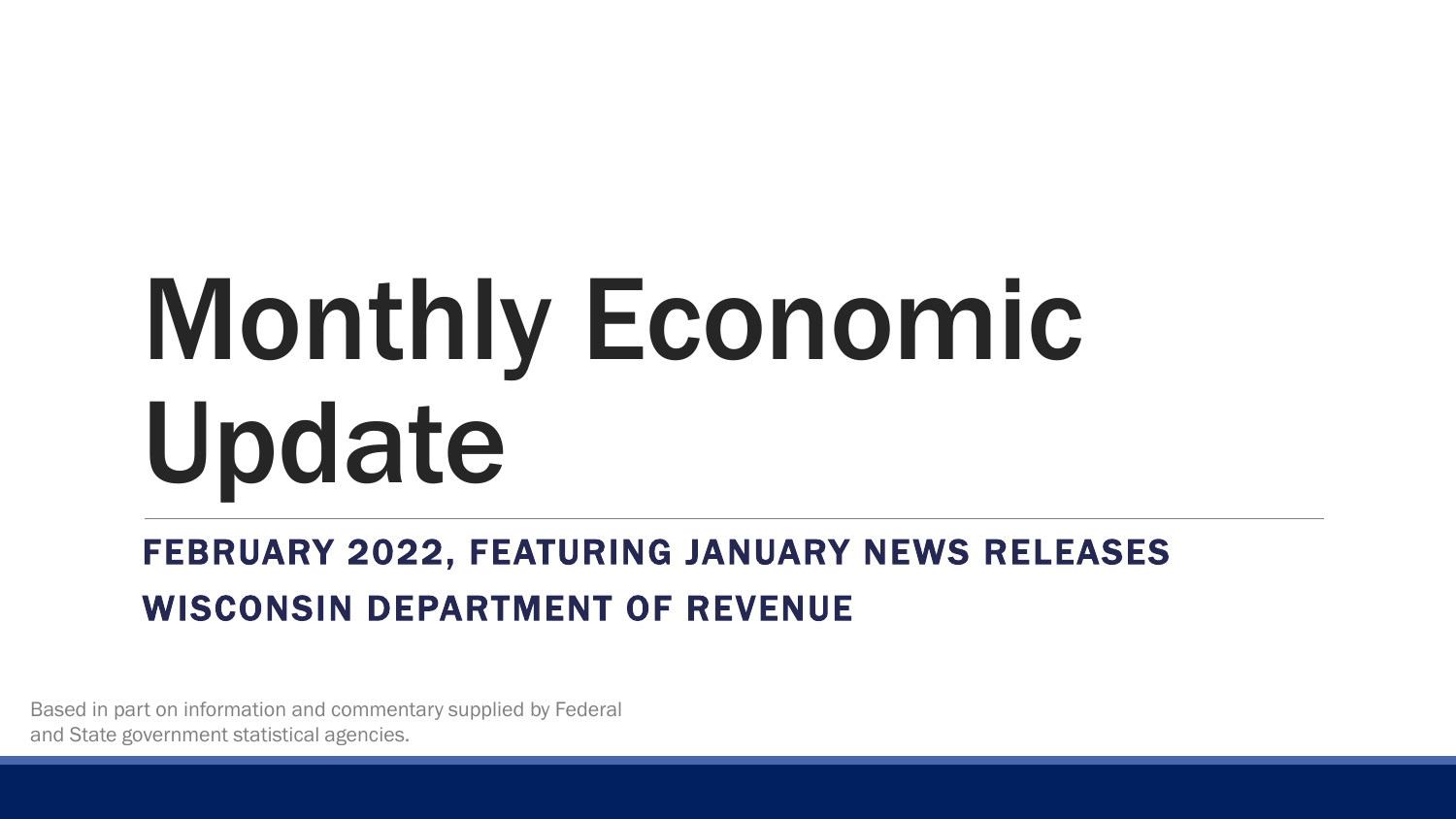#### Wisconsin Updates

Employment ◦Industry Detail FY22 Q2 Tax Revenues Farm Prices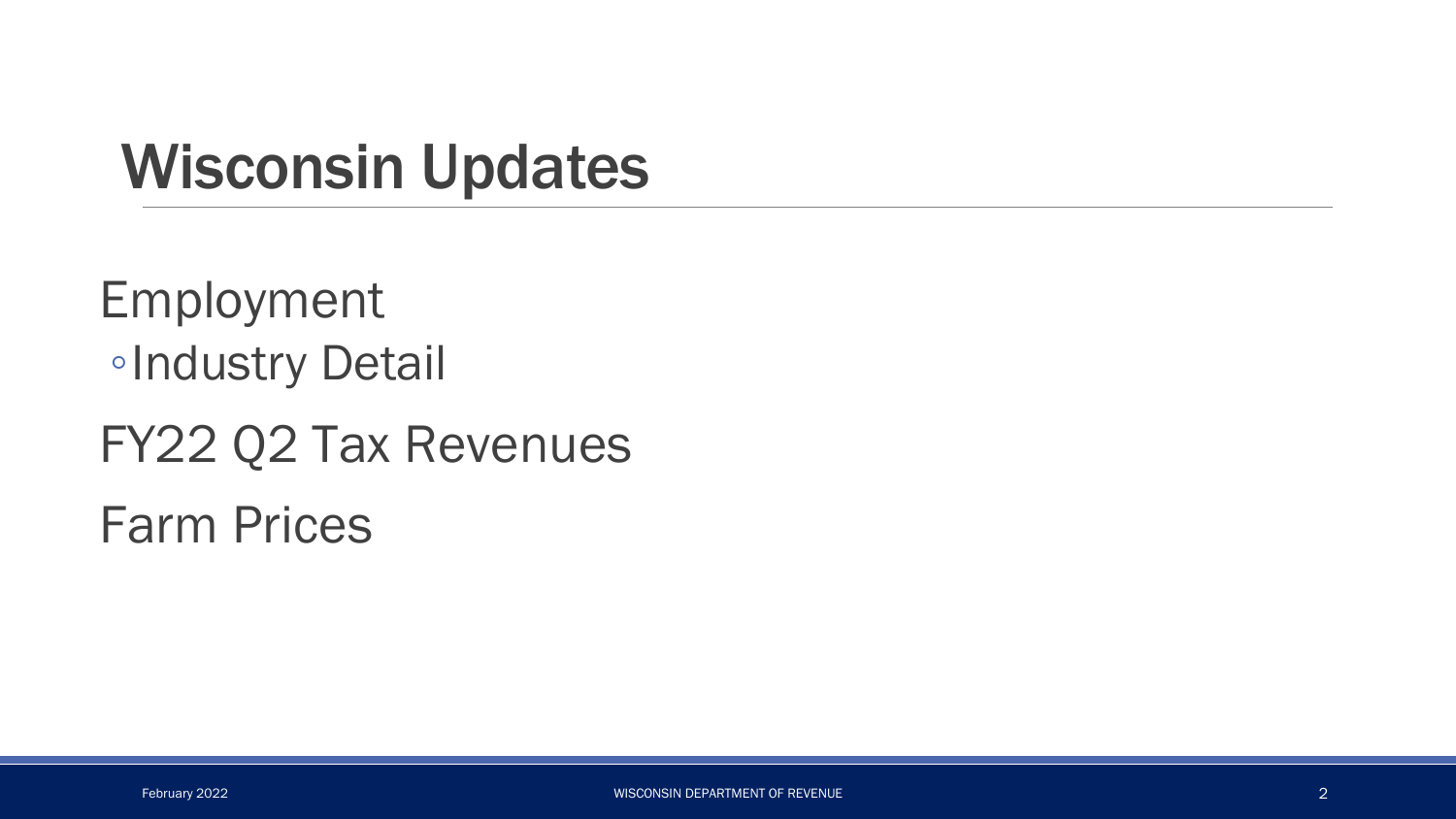#### Wisconsin Added 6,300 Jobs in December



Combined with the gains from October and November, Wisconsin added 20,500 jobs in the past three months. Over the past year, Wisconsin has added 67,200 jobs.

Employment at the end of December remained 99,500 jobs below the pre-pandemic level of February 2020, a decline of<br>3.3%.

Among the sectors adding jobs in December, the manufacturing sector added 4,800 jobs, 3,500 of which were in durable goods manufacturing. Wholesale trade added 1,900 jobs.

The private sector added 5,300 jobs total and government added 1,000 new jobs.

The unemployment rate declined to 2.8% and the labor force participation rate remained at 66.4%.

Further detail can be found in the Wisconsin Department of [Workforce Development's release: Wisconsin Labor Force Summary](https://dwd.wisconsin.gov/press/unemployment/2022/220120-december-state.pdf)  December 2021.

Source: US Bureau of Labor Statistics, Current Employment Statistics Program.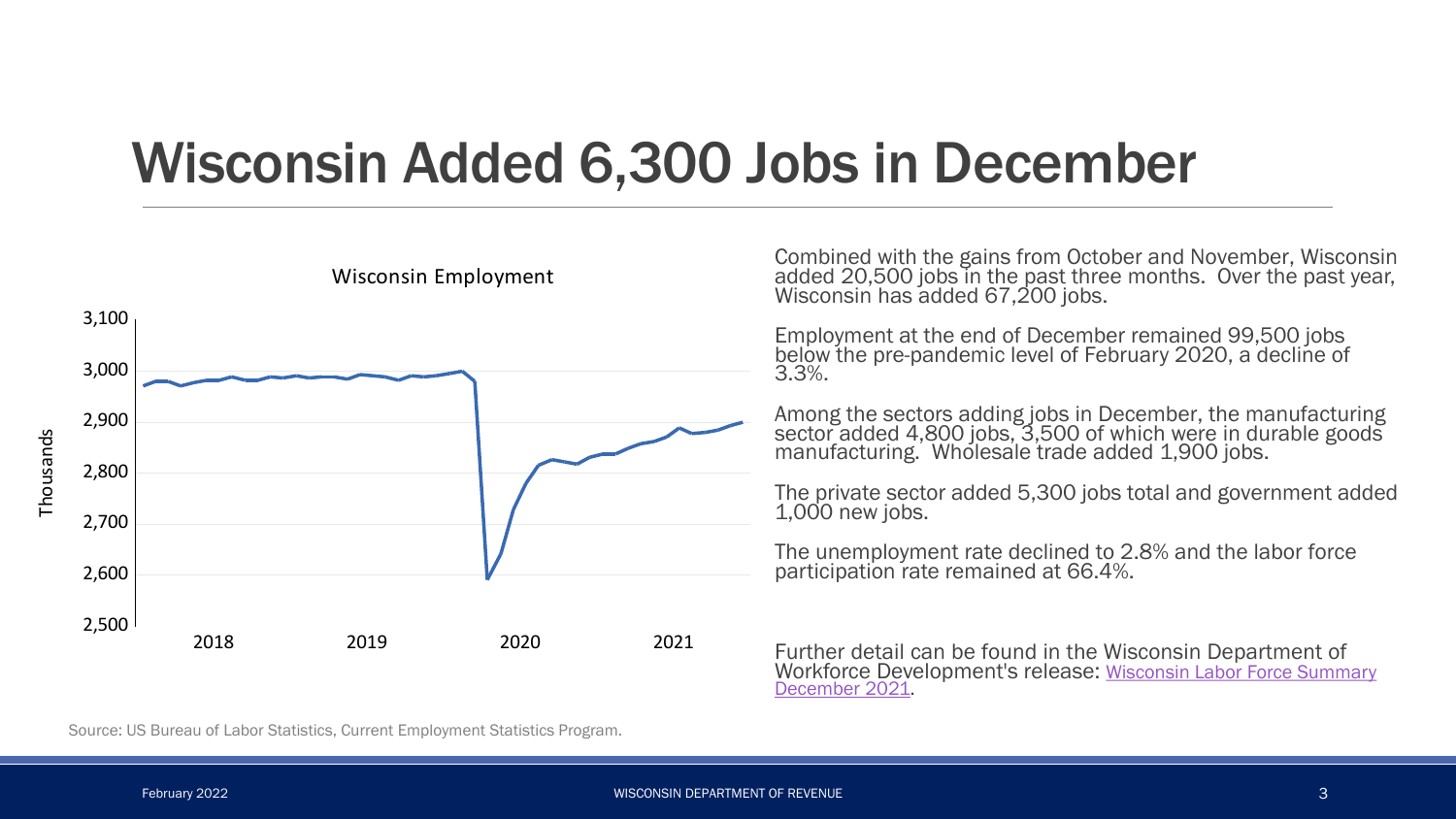#### Employment Detail: Employment in the Construction and Manufacturing Sectors Have Recovered



Source: US Bureau of Labor Statistics, Current Employment Statistics Program.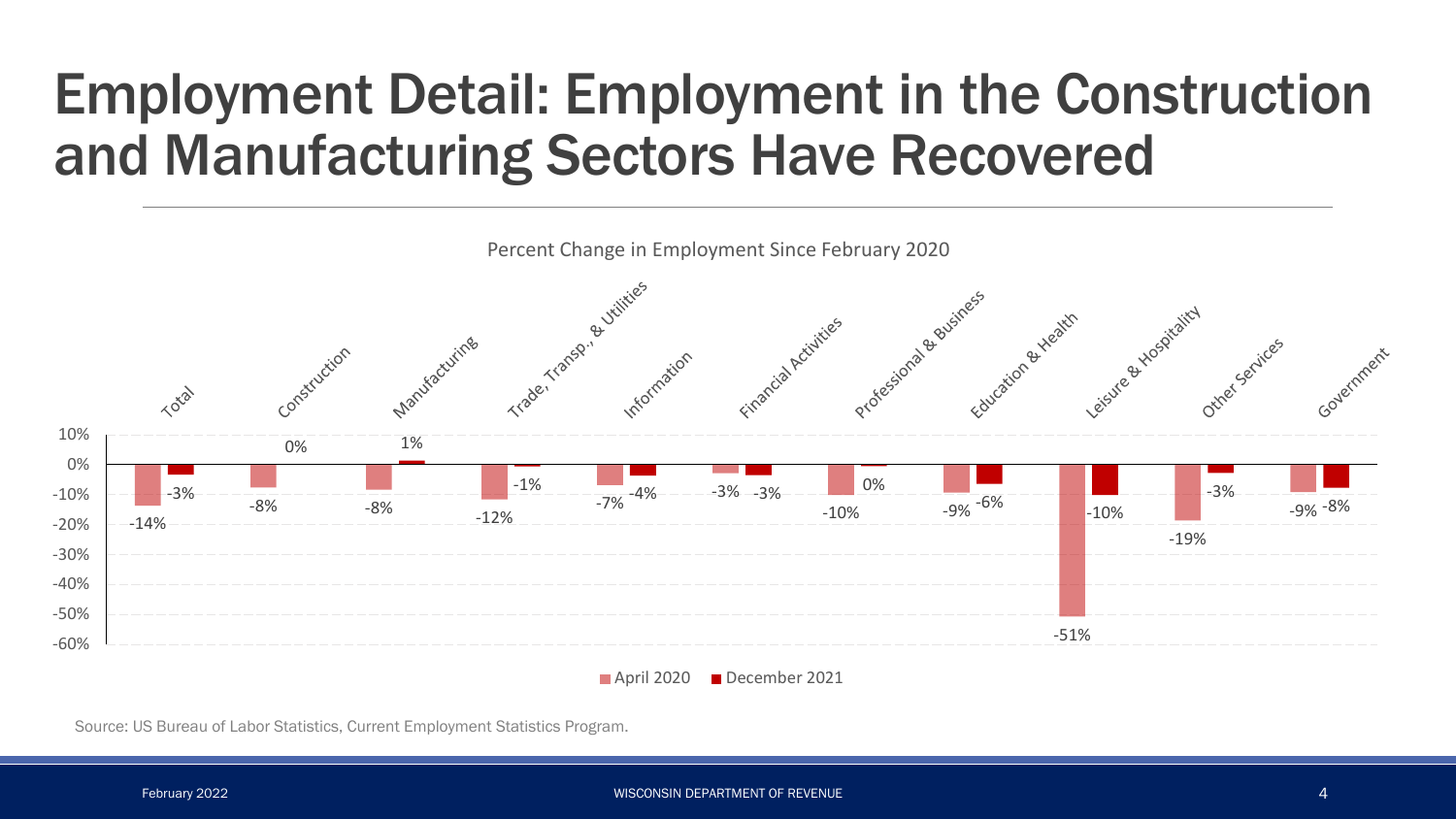# FY22 General Purpose Revenues Up \$978 Million Through Second Quarter



Second Quarter General Purpose Revenues (GPR)

General Purpose Revenues (GPR) through the second quarter of fiscal year 2022 (FY22) increased \$978 million over the same period in FY21, an increase of 11.7%.

Individual income tax revenues increased \$562m (13.7%) while sales tax revenues increased \$332m (13.2%).

The Legislative Fiscal Bureau increased the revenue forecast by \$1,082 million in FY22.

The largest forecast revision was to corporate tax revenues, which was revised up by \$510m. Individual income tax revenues were revised up by \$249.3m in the current fiscal year, while the forecast for sales tax revenues was revised up \$285.4m.

#### $FY21$  FY22

Source: Wisconsin Department of Revenue. For more details, see [Department of Revenue Collections, December FY2022 \(wi.gov\)](https://www.revenue.wi.gov/Pages/News/2022/DecemberFY2022Collections.pdf) .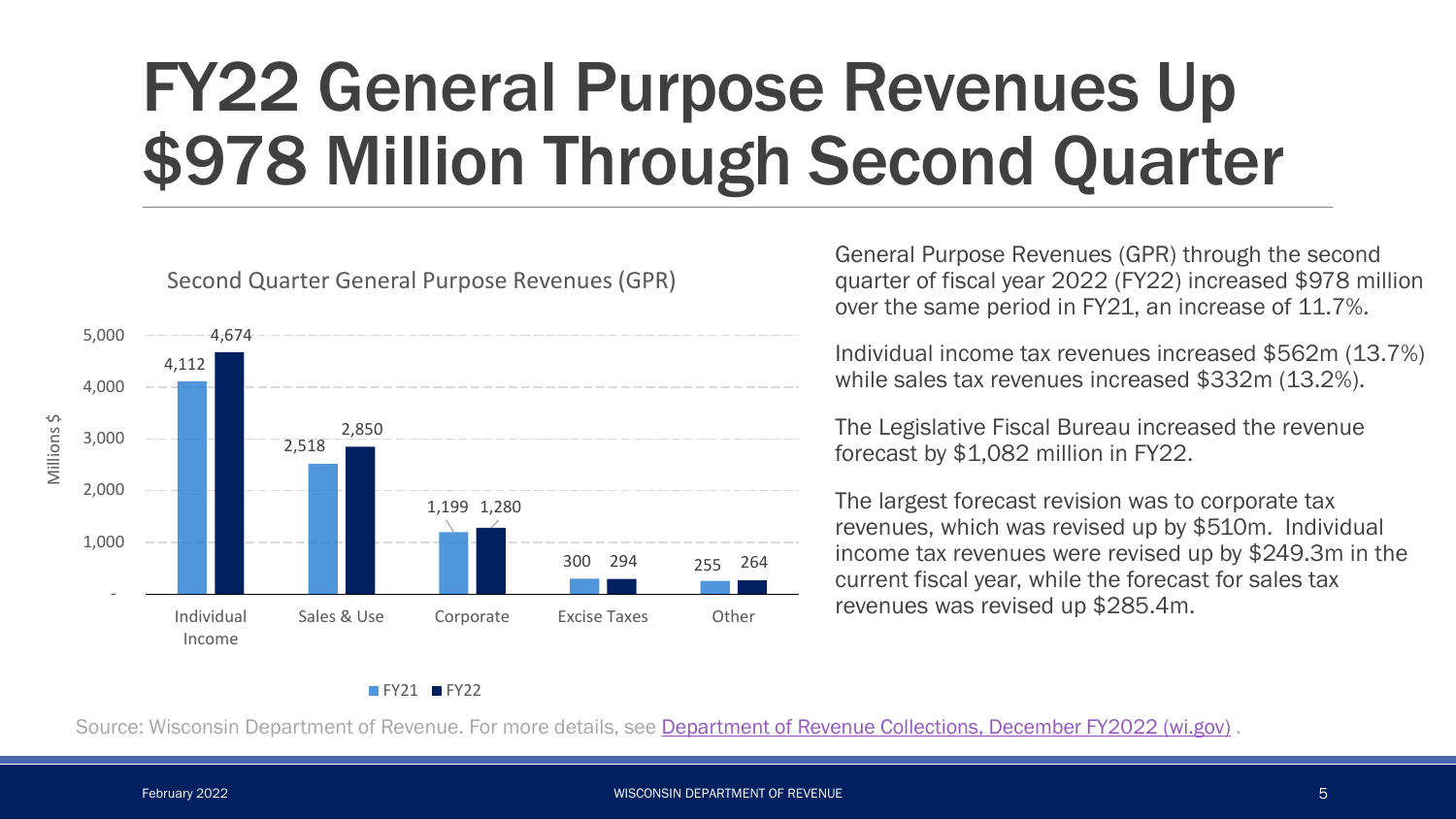# Wisconsin Corn Prices Remain Elevated in the Fourth Quarter of 2021



Wisconsin corn prices dipped in October to less than \$5 per bushel before recovering to \$5.33 in December.

The December 2021 price was 27 cents above the November 2021 price and \$1.53 above December 2020.

Corn prices in 2021 were above the two prior years in every month.

Source: US Department of Agriculture, National Agricultural Statistics Service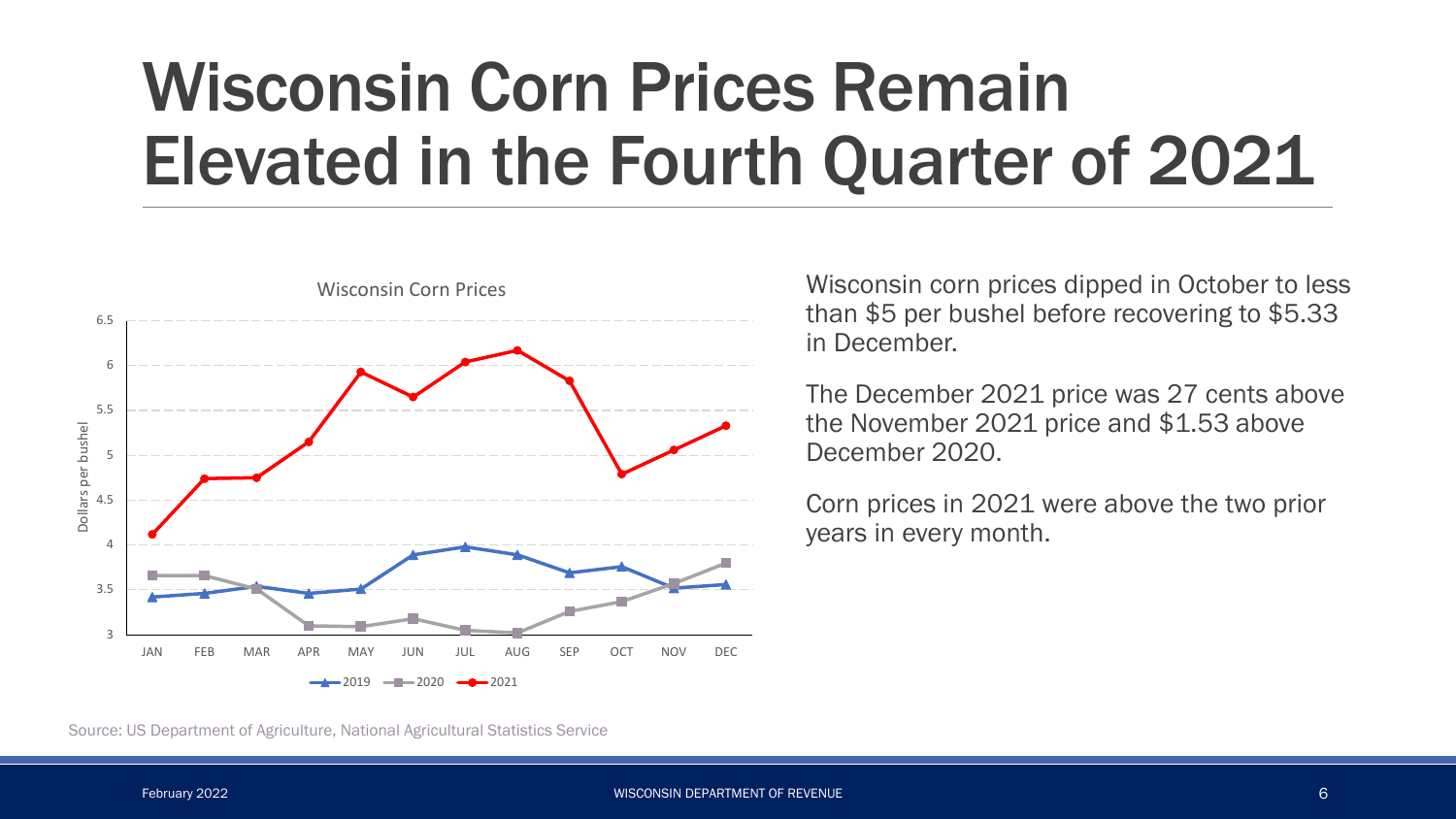# Wisconsin Milk Prices Continued Rising in December



Wisconsin Milk Prices Received

Wisconsin milk prices received by farmers rose each of the past four months. Milk prices were \$21.60 per hundredweight (cwt) in December 2021.

The December price was \$1.30 above the November price and \$3.50 above the price received last December.

The US milk price was \$21.80 per cwt in December 2021, 20 cents above the Wisconsin price and \$1.00 above the US price of milk in November. All major milk producing states in the US had a higher price than in November.

Source: US Department of Agriculture, National Agricultural Statistics Service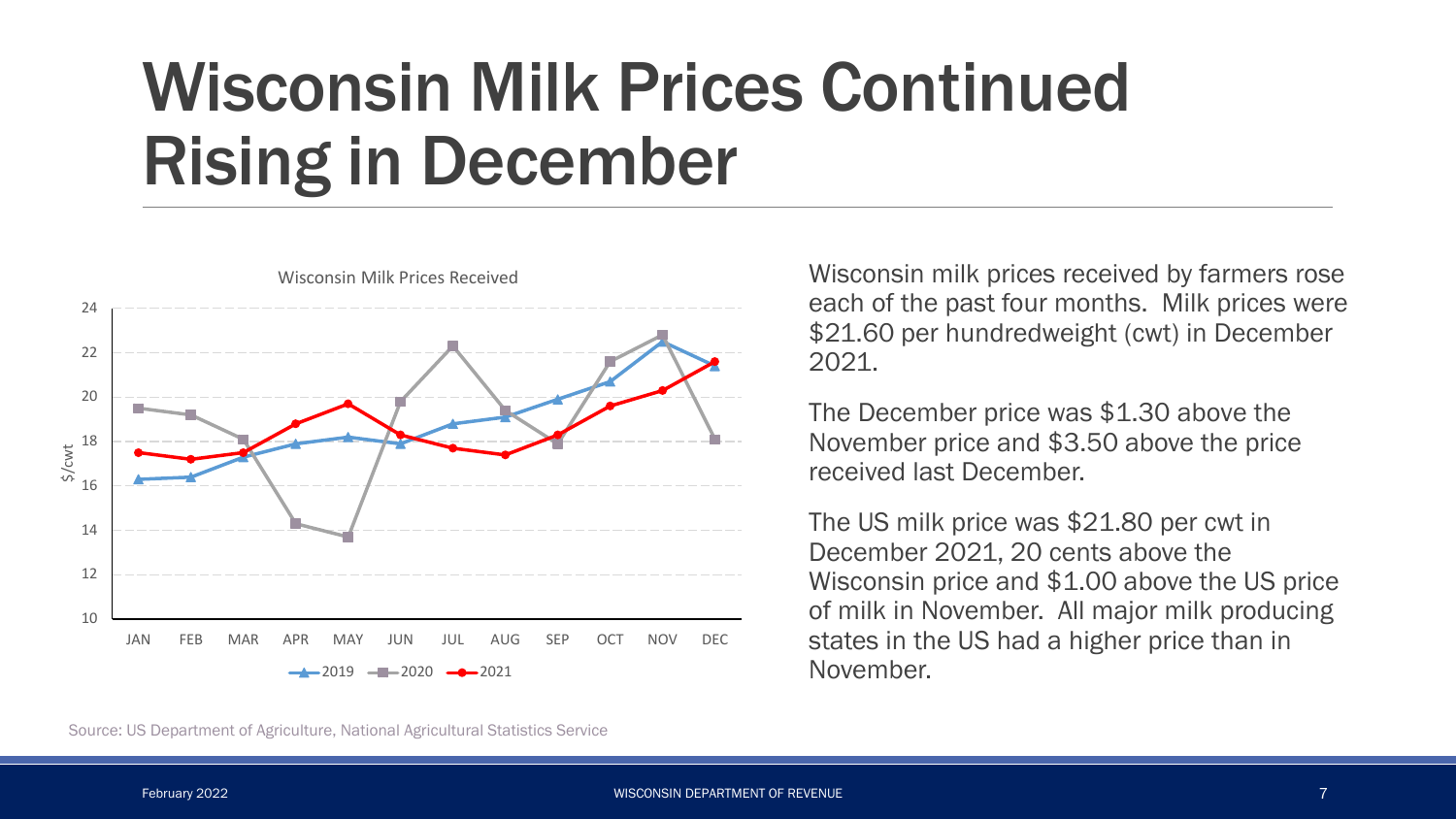## US Updates

Employment

State Coincident Indexes

Inflation (CPI)

Consumer Sentiment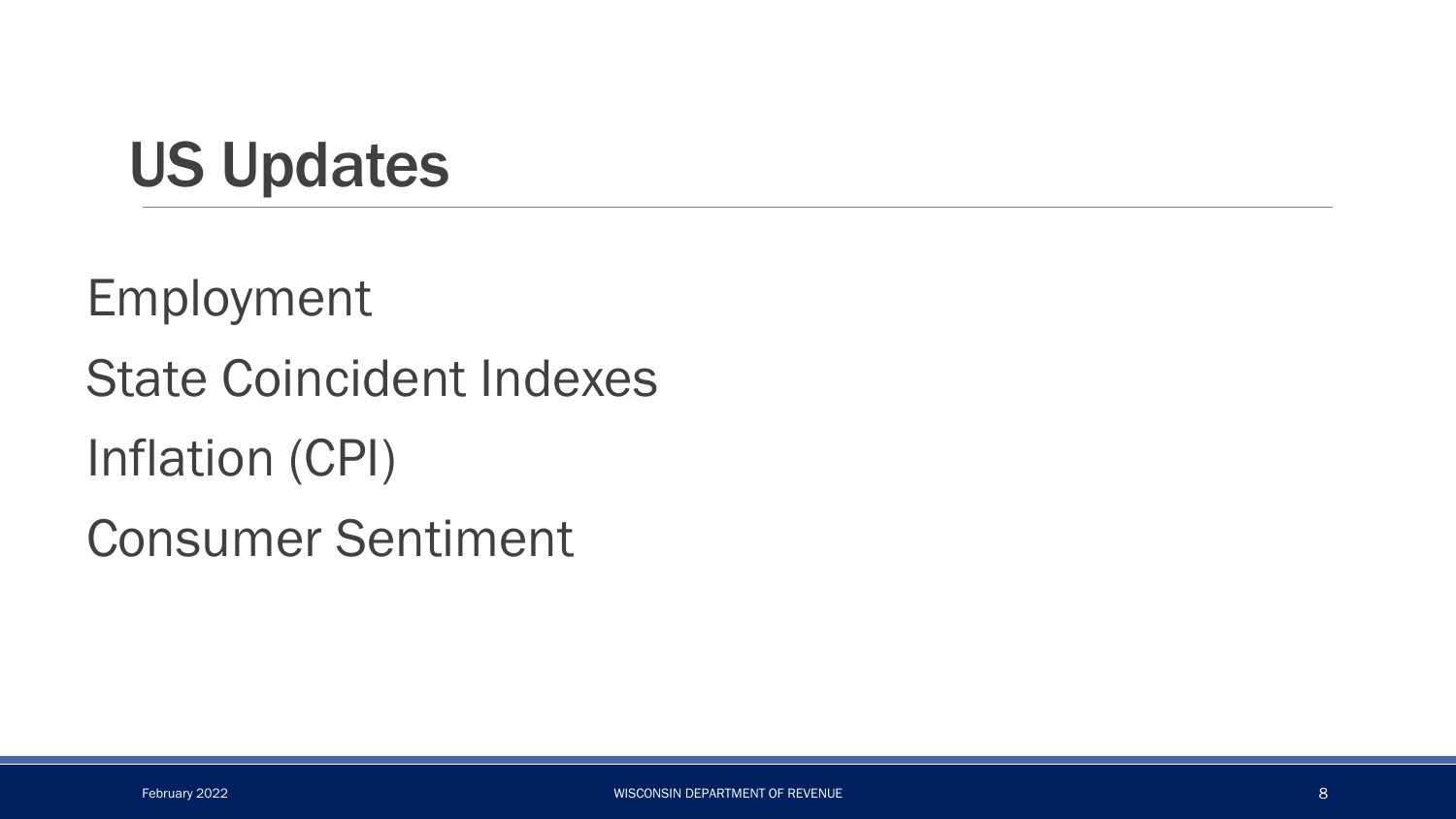#### US Added 199,000 Jobs in December



**National Employment**

Source: US Bureau of Labor Statistics, Monthly Employment Report.

Nonfarm payroll employment rose 199,000 in December. Employment in October and November were revised up a combined 141,000 jobs.

Job growth averaged 537,000 per month in 2021. Nonfarm employment has increased by 18.8 million since April 2020 but is down by 3.6 million, or 2.3%, from its pre-pandemic level in February 2020.

In December, employment continued to trend up in leisure and hospitality, in professional and business services, in manufacturing, in construction, and in transportation and warehousing.

The unemployment rate declined 0.3 percentage point to 3.9%.

At 61.9% the participation rate remains below the February 2020 level of 63.4%.

In December, average hourly earnings for all employees on private nonfarm payrolls increased by 19 cents to \$31.31. Over the past 12 months, average hourly earnings have increased by 4.7%.

Percent

Change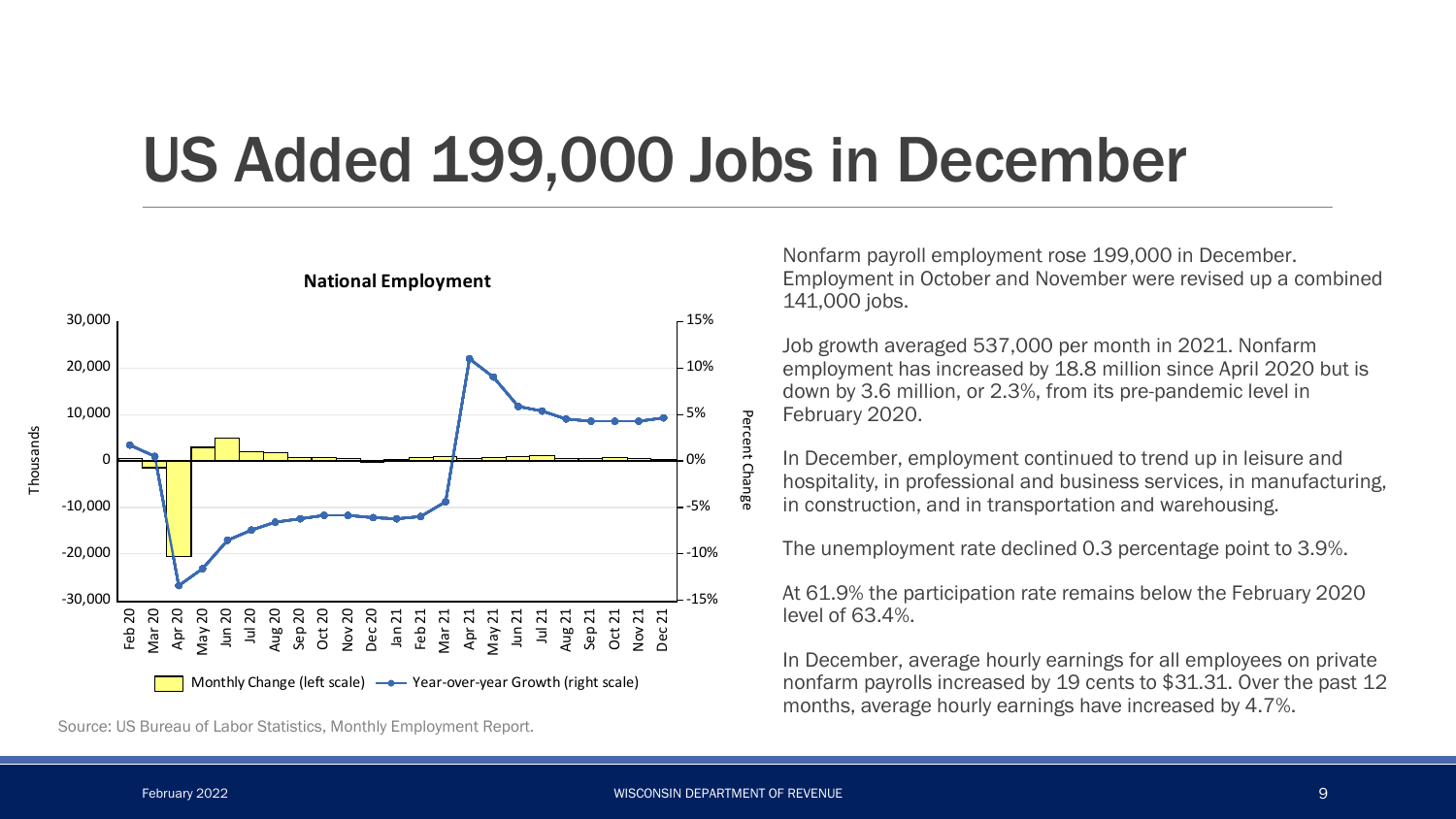# All 50 States See Expansion in December



The Federal Reserve Bank of Philadelphia's December 2021 coincident indexes increased in all 50 states for a three-month diffusion index of 100.

Additionally, in the past month, the indexes increased in all 50 states, for a one-month diffusion index of 100.

The Philadelphia Fed's index for Wisconsin increased 1.4% over the past three months and 0.5% in December.

The Philadelphia Fed's U.S. index increased 1.2% over the past three months and 0.4% in December.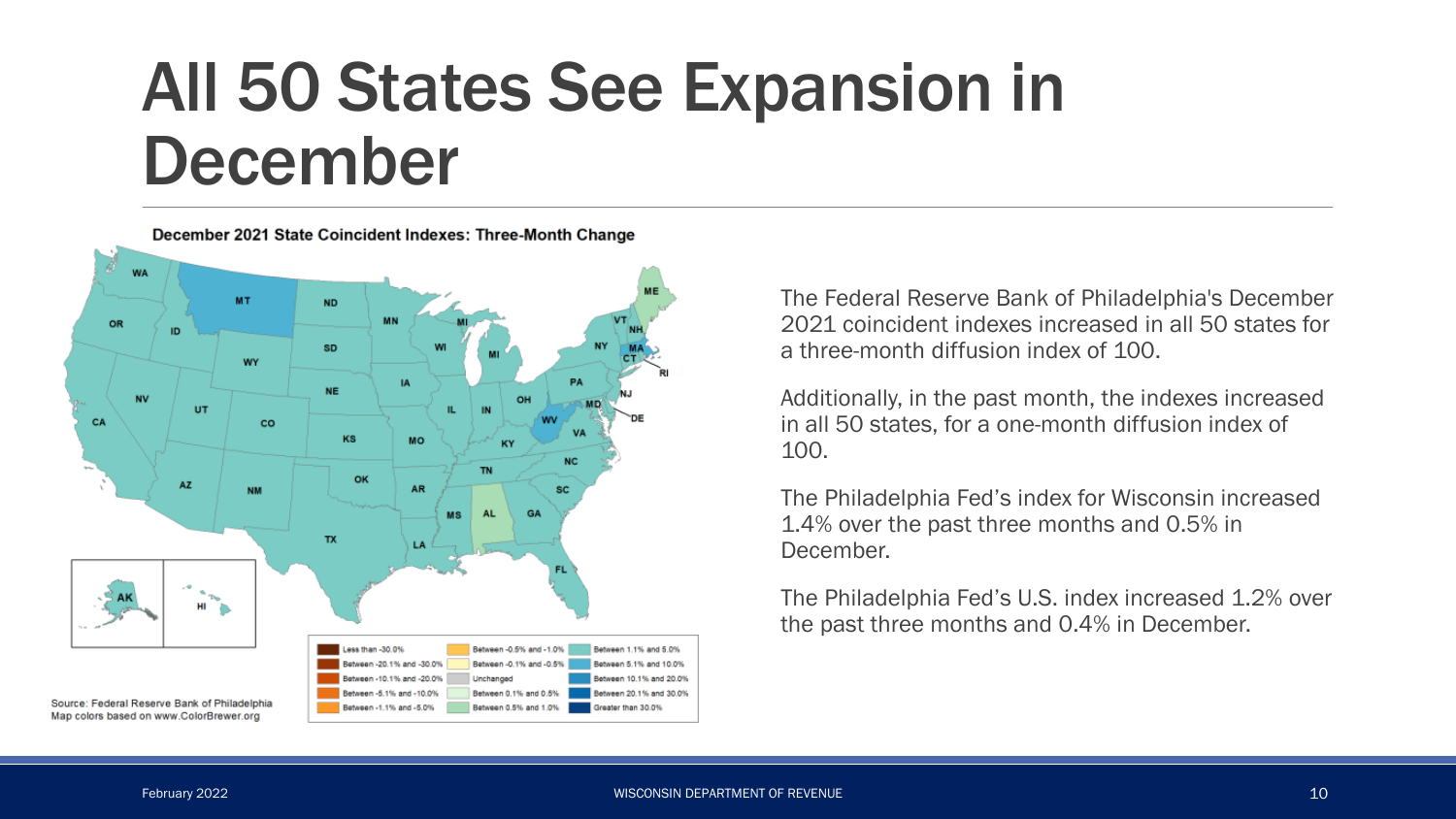#### Consumer Prices Increased 7.0% Over Prior Year



**Consumer Price Index (CPI)**

Source: US Bureau of Labor Statistics, Consumer Price Index

The Consumer Price Index (CPI) rose 0.5% in December. The core CPI, which excludes the direct effects of moves in food and energy prices, rose 0.6% in December. The CPI for food rose 0.5% but the CPI for energy declined 0.4%, the first decline since April.

The 12-month change in the overall CPI climbed to 7.0%, the highest in nearly four decades. The 12-month change in the core CPI rose to 5.5%, the highest in more than 30 years.

The rise in consumer prices continued to be broad-based in December. Among notable monthly increases were those for apparel (1.7%), airline fares (2.7%), used vehicles (3.5%), and new vehicles (1.0%).

The price of new vehicles is up 12.3% since March while used-car prices are up 39.0% since March.

Rent inflation has accelerated in response to low vacancies and surging home prices.

The combination of high inflation and tight labor markets supports the expectation that the Federal Reserve will tighten monetary policy several times over the course of 2022.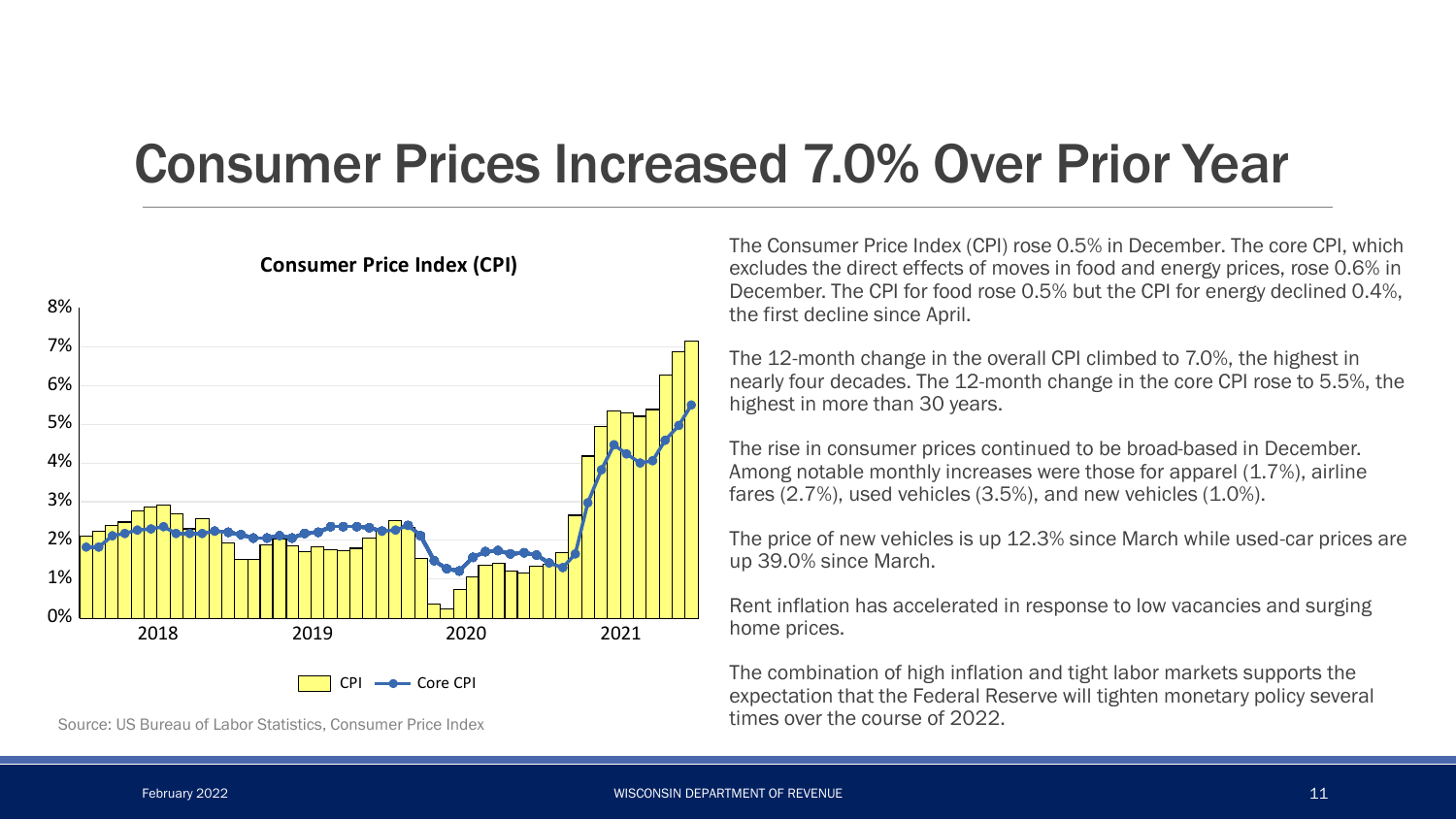## Consumer Sentiment Declined in January



**Consumer Sentiment - Michigan Survey**

Source: University of Michigan, Surveys of Consumers

The University of Michigan Consumer Sentiment Index fell 3.4 points to 67.2 in the final January reading—slumping to its lowest level since November 2011.

A combination of falling stock prices, low confidence in government economic policies, and heightened geopolitical risks in addition to the existing themes of the Omicron variant and rising prices has created the perfect storm for consumer sentiment—sentiment is down 23.9% since April 2021.

While there are many factors pulling down sentiment, escalating inflation appears to be the foremost source of drag. The median expected one-year inflation rate in the survey edged up 0.1 percentage point to 4.9%, its highest level since 2008.

Households earning below \$100,000 per year were most affected by higher consumer prices—the index of sentiment for these households declined 7.7 points, while that for households earning over \$100,000 per year rose 1.3 points.

The index of buying conditions for automobiles fell by 12.0 points in January as high prices and limited inventories continue to be a drag on buying sentiment.

The recent trend in consumer sentiment underscores the downside risks related to a prolonged period of above-trend inflation. However, inflation risks are balanced by expectations for solid job and wage growth in the coming months, which should continue to support ongoing growth of consumer spending.